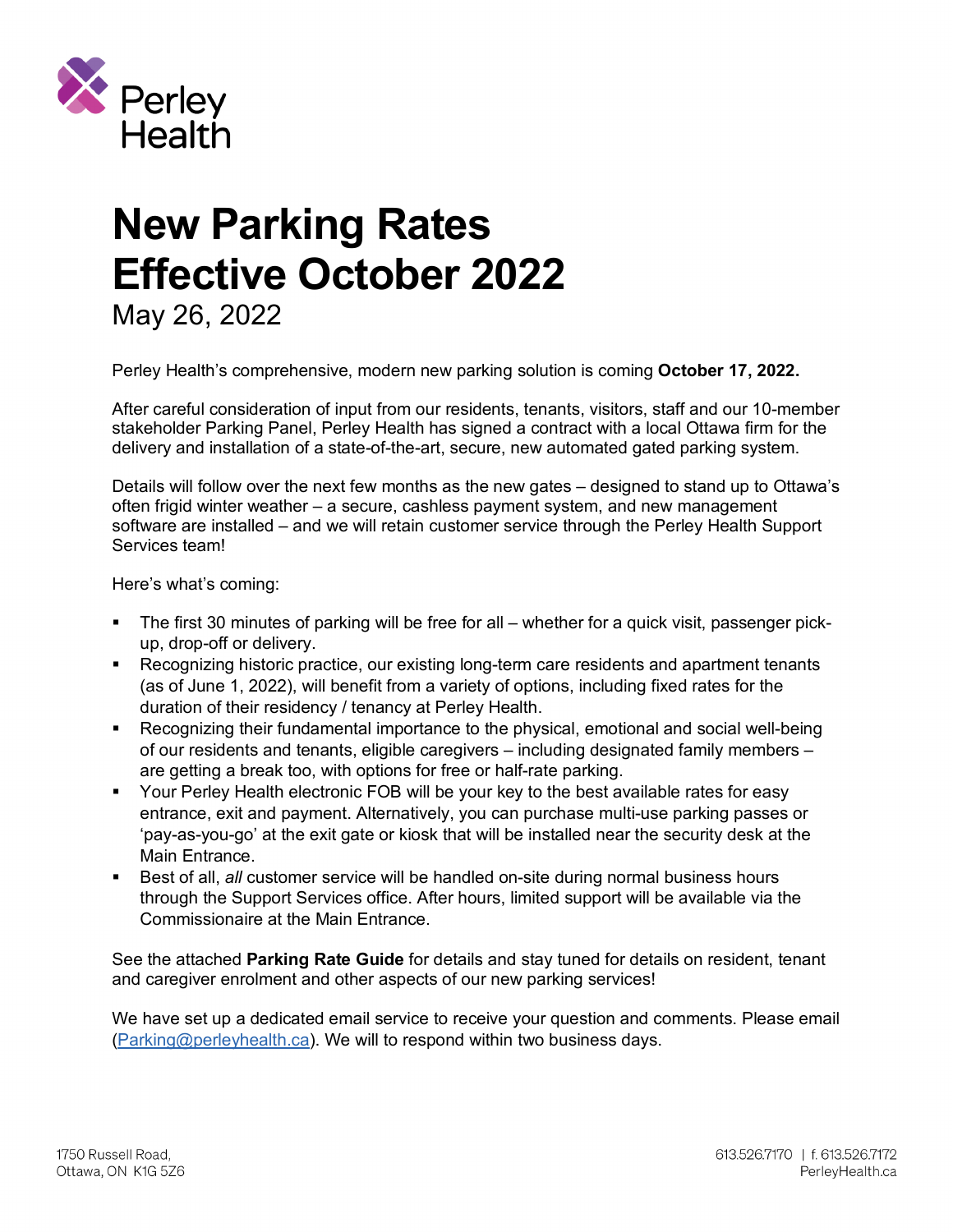# **Parking Rate Guide**

# **Long-Term Care Essential Caregivers/Family/Friends**

\* Long-term care Registered Essential Caregivers are identified by residents or Substitute Decision Makers (SDMs) at the time of admission. Registrations may be changed at any time by the resident or their Substitute Decision Maker.

- 1 free monthly pass or
- 2 monthly vouchers at 50% of the full cost (\$48.50 as of October 17, 2022).

Essential Caregivers may also choose to purchase a multi-use pass or pay each time they park (Please see "All Users" section for applicable rates)

# **Existing Apartment Tenants**

- Current practices will be maintained for tenants who signed a lease prior to June 1, 2022.
- Tenants with a monthly parking pass will continue to pay rates identified in their lease agreement for a designated parking spot.
- Complimentary passes will continue to be available for visitors and support persons.

# **New Apartment Tenants**

• New rates will apply to tenants who signed a lease on or after June 1, 2022.

# **Tenant Parking**

• Designated Tenant Parking Spot: \$97 per month

# **Family/Friends/Designated Caregivers of Tenants**

Designated caregivers for apartment tenants can be family, friends and caregivers. Designations may be changed by the tenant at any time. The Perley Health team continues to develop the processes for registering the Designated Caregivers of Senior Living apartment tenants.

Paid caregivers who are eligible for reimbursement of parking fees from their employer are NOT eligible to use free vouchers.

- 1 free monthly pass + 5 free vouchers per week or
- 2 monthly passes at 50% (\$48.50 as of October 17, 2022) plus 5 free vouchers per week.